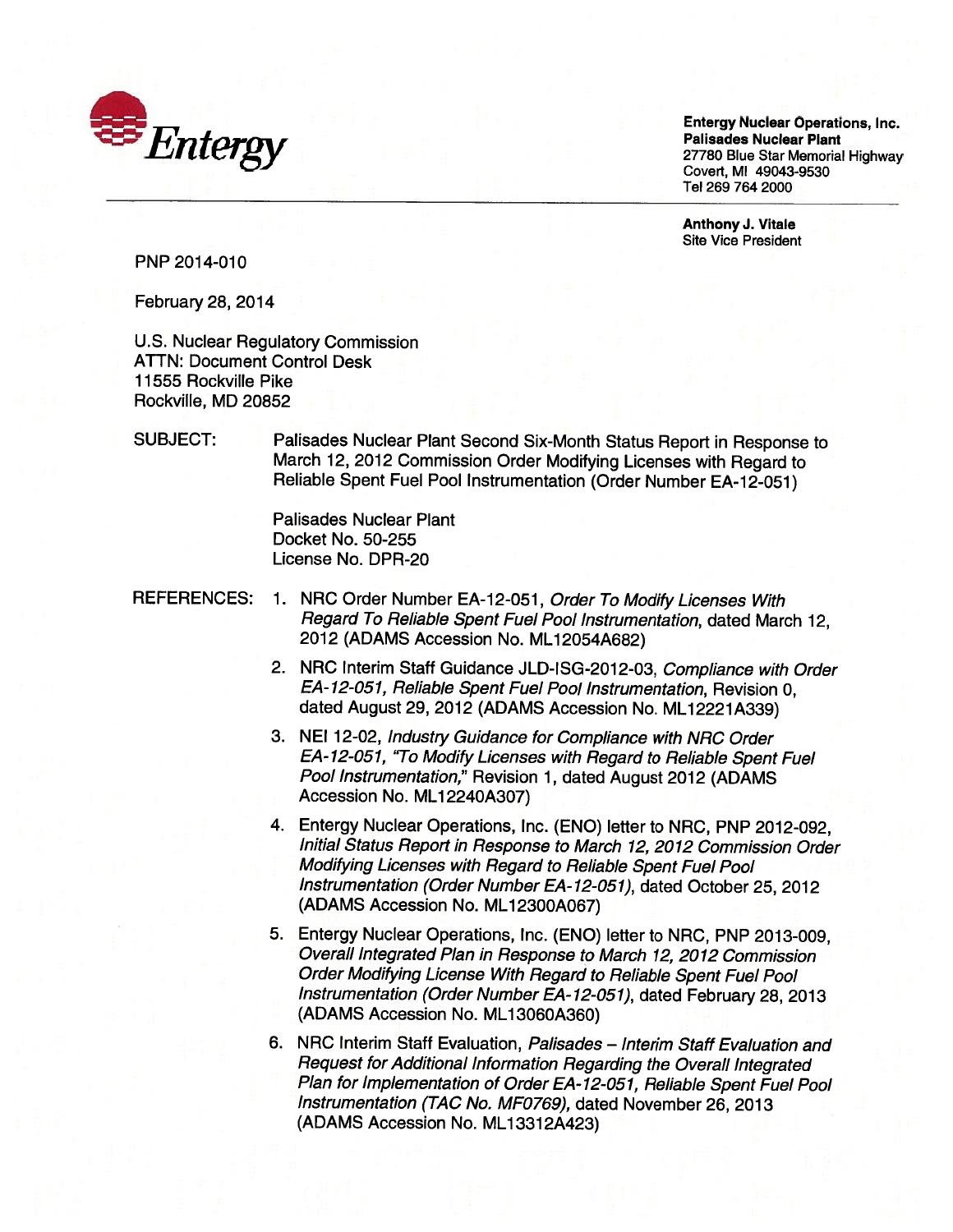PNP 2014-010 Page 2 of 2 Page 2 of 2

Dear Sir or Madam: Dear Sir or Madam:

On March 12, 2012, the Nuclear Regulatory Commission (NRC) issued an order On March 12, 2012, the Nuclear Regulatory Commission (NRC) issued an order (Reference 1) to Entergy Nuclear Operations, Inc. (ENO). This order was immediately (Reference 1) to Entergy Nuclear Operations, Inc. (END). This order was immediately effective and directed ENO to install reliable spent fuel pool level instrumentation at the effective and directed ENO to install reliable spent fuel pool level instrumentation at the Palisades Nuclear Plant (PNP). Palisades Nuclear Plant (PNP).

Reference <sup>1</sup> required submission of an initial status report 60 days following issuance of the Reference 1 required submission of an initial status report 60 days following issuance of the final interim staff guidance (Reference 2) and an overall integrated plan pursuant to final interim staff guidance (Reference 2) and an overall integrated plan pursuant to Section IV, Condition C. Reference <sup>1</sup> requires submission of a status report at six-month Section IV, Condition C. Reference 1 requires submission of a status report at six-month intervals following submittal of the overall integrated plan. Reference 3 provides direction intervals following submittal of the overall integrated plan. Reference 3 provides direction regarding the content of the status reports. Reference 2 endorses industry guidance regarding the content of the status reports. Reference 2 endorses industry guidance document NEI 12-02, Revision 1 (Reference 3) with clarifications and exceptions identified in Reference 2. Reference 4 provided the PNP initial status report regarding mitigation Reference 2. Reference 4 provided the PNP initial status report regarding mitigation strategies. Reference 5 provided the PNP overall integrated plan. Reference 6 contains a request for additional information regarding the overall integrated plan for implementation of request for additional information regarding the overall integrated plan for implementation of Order EA-12-051. Order EA-12-051 .

The purpose of this letter is to provide the second six-month status report pursuant to The purpose of this letter is to provide the second six-month status report pursuant to Section IV, Condition C.2, of Reference 1, that delineates progress made in implementing the Section IV, Condition C.2, of Reference 1, that delineates progress made in implementing the requirements of Reference 1. The attached report provides an update of milestone requirements of Reference 1. The attached report provides an update of milestone accomplishments since the last status report, including any changes to the compliance accomplishments since the last status report, including any changes to the compliance method, schedule, or need for relief and the basis, if any. method, schedule, or need for relief and the basis, if any.

This letter also provides information in response to the request for additional information in This letter also provides information in response to the request for additional information in Reference 6. Reference 6.

This letter contains no new commitments and no revised commitments. This letter contains no new commitments and no revised commitments.

<sup>I</sup> declare under penalty of perjury that the foregoing is true and correct; executed on I declare under penalty of perjury that the foregoing is true and correct; executed on February 28, 2014. February 28, 2014.

Sincerely, Sincerely,

ajv/jse 4/)/{

Attachment: Palisades Nuclear Plant Second Six-Month Status Report in Response to Attachment: Palisades Nuclear Plant Second Six-Month Status Report in Response to March 12, 2012 Commission Order Modifying Licenses with Regard to March 12, 2012 Commission Order Modifying Licenses with Regard to Reliable Spent Fuel Pool Instrumentation (Order Number EA-12-051) Reliable Spent Fuel Pool Instrumentation (Order Number EA-12-051)

cc: Office Director, NRR, USNRC cc: Office Director, NRR, USNRC Administrator, Region Ill, USNRC Administrator, Region III, USNRC Project Manager, Palisades, USNRC Project Manager, Palisades, USNRC Resident Inspector, Palisades, USNRC Resident Inspector, Palisades, USNRC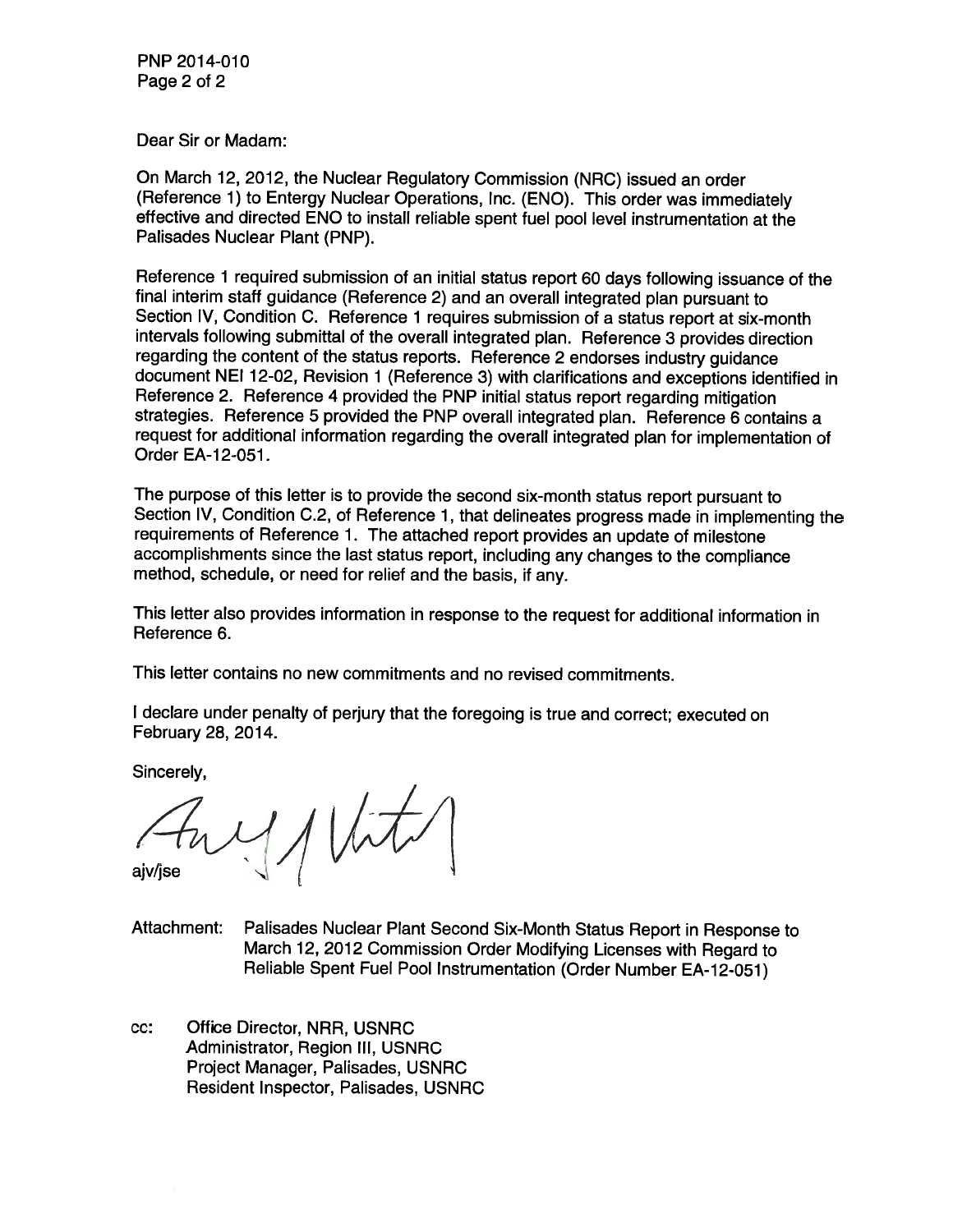## Attachment **Attachment**

## Palisades Nuclear Plant Second Six-Month Status Report in **Palisades Nuclear Plant Second Six-Month Status Report in**  Response to March 12, <sup>2012</sup> Commission Order Modifying Licenses **Response to March 12, 2012 Commission Order Modifying Licenses**  with Regard to Reliable Spent Fuel Pool Instrumentation **with Regard to Reliable Spent Fuel Pool Instrumentation**  (Order Number EA-12-051) **(Order Number EA-12-0S1)**

## 1 Introduction **1 Introduction**

Entergy Nuclear Operations, Inc. (ENO) developed for Palisades Nuclear Plant (PNP) an Entergy Nuclear Operations, Inc. (ENO) developed for Palisades Nuclear Plant (PNP) an overall integrated plan (Reference 1), documenting the requirements to install reliable spent fuel poo<sup>l</sup> level instrumentation (SFPI), in response to Reference 2. This attachment provides fuel pool level instrumentation (SFPI), in response to Reference 2. This attachment provides an update of milestone accomplishments since the last status report, including any changes an update of milestone accomplishments since the last status report, including any changes to the compliance method, schedule, or need for relief/relaxation and the basis, if any. to the compliance method, schedule, or need for relief/relaxation and the basis, if any.

## 2 Milestone Accomplishments **2 Milestone Accomplishments**

The following milestone(s) have been completed since July 31, 2013, and are current as of The following milestone(s) have been completed since July 31,2013, and are current as of January 31, 2014: January 31 , 2014:

- • Response to NRC request for additional information dated July 18, <sup>2013</sup> (Reference • Response to NRC request for additional information dated July 18, 2013 (Reference 3). 3).
- • Although not part of the original milestone schedule, ENO received an Interim Staff • Although not part of the original milestone schedule, ENO received an Interim Staff Evaluation (ISE) for PNP from the NRC on November 26, <sup>2013</sup> (Reference 4). The Evaluation (ISE) for PNP from the NRC on November 26,2013 (Reference 4). The ISE also includes requests for additional information (RAIs) for NRC staff to complete ISE also includes requests for additional information (RAls) for NRC staff to complete its review. NRC staff clarified during the November 26, 2013, public meeting that the Interim Staff Evaluation questions supersede any previous requests for information Interim Staff Evaluation questions supersede any previous requests for information issued by the staff concerning the spent fuel poo<sup>l</sup> instrumentation (Reference 5). issued by the staff concerning the spent fuel pool instrumentation (Reference 5). Therefore, the RAIs dated July 18, <sup>2013</sup> (Reference 3), are considered superseded Therefore, the RAls dated July 18, 2013 (Reference 3), are considered superseded by the RAIs contained in the ISE. The addition of this milestone and target by the RAls contained in the ISE. The addition of this milestone and target completion date does not impact the Order implementation date. completion date does not impact the Order implementation date.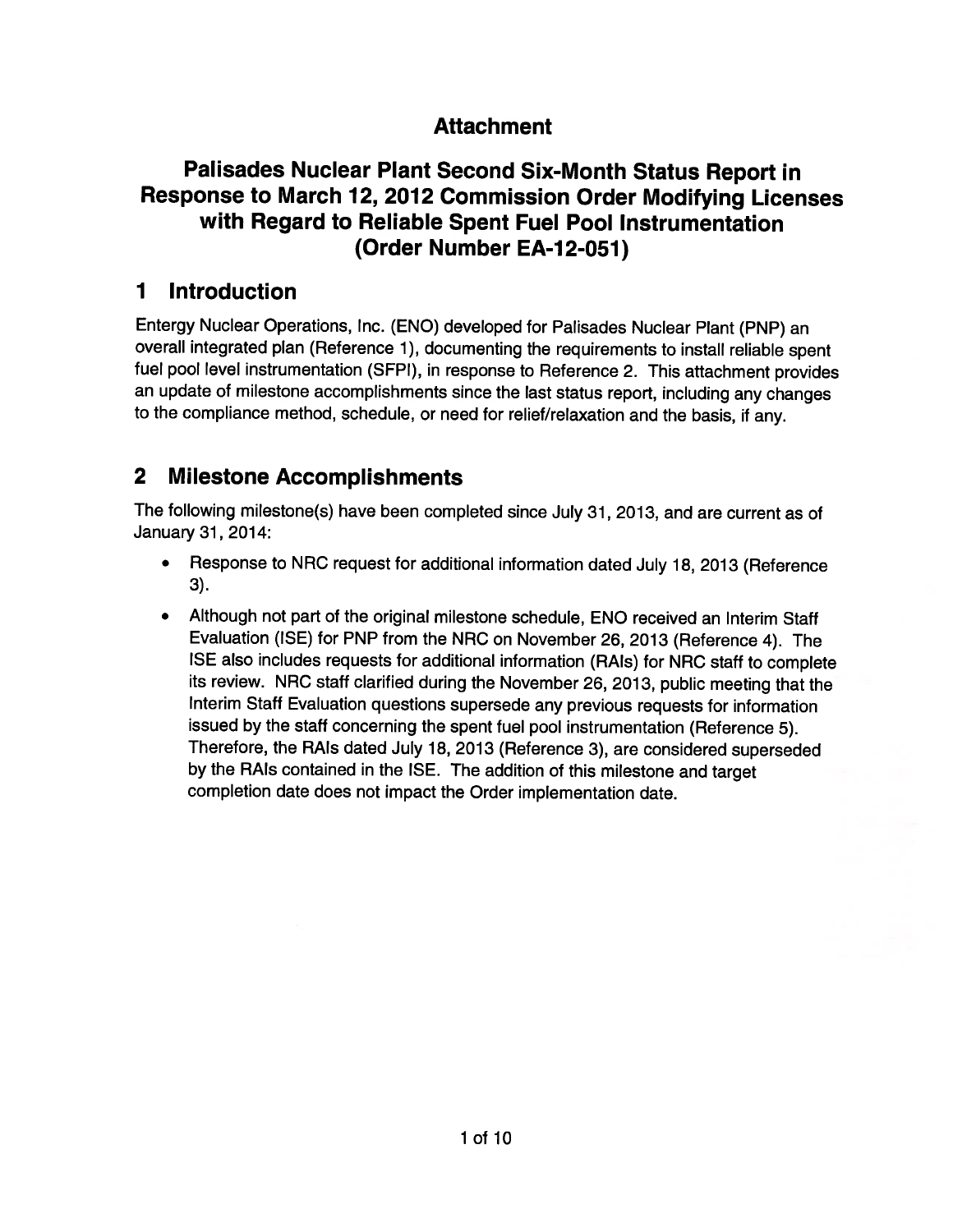# 3 Milestone Schedule Status **3 Milestone Schedule Status**

The following provides <sup>a</sup> line item update to milestone schedule to support the Overall The following provides a line item update to milestone schedule to support the Overall Integrated Plan. It provides the activity status of each item, and whether the expected Integrated Plan. It provides the activity status of each item, and whether the expected completion date has changed. The dates are <sup>p</sup>lanning dates subject to change as design completion date has changed. The dates are planning dates subject to change as design and implementation details are developed. and implementation details are developed.

| <b>Milestone</b>                                                                                          | <b>Target Completion</b><br>Date <sup>T</sup> | <b>Activity</b><br><b>Status</b> | <b>Revised Target</b><br><b>Completion</b><br><b>Date</b> |
|-----------------------------------------------------------------------------------------------------------|-----------------------------------------------|----------------------------------|-----------------------------------------------------------|
| Reliable SFPI Installed                                                                                   | Fall 2015 Refueling<br>Outage                 | In Progress                      | N/A                                                       |
| <b>Response to NRC Request</b><br>for Additional Information<br>(received July 18, 2013)<br>(Reference 3) | August 19, 2013                               | Submitted<br>August 19,<br>2013  | N/A                                                       |
| Response to NRC ISE<br><b>Request for Additional</b><br>Information (received<br>November 26, 2013)       | March 31, 2015                                | See Section 6                    | N/A                                                       |

<sup>†</sup>Target Completion Date is the last submitted date from either the overall integrated plan or previous six-month update. previous six-month update.

# 4 Changes to Compliance Method **4 Changes to Compliance Method**

Attachment <sup>1</sup> of the Overall Integrated Plan (Reference 1) shows Channel <sup>A</sup> mounted against Attachment 1 of the Overall Integrated Plan (Reference 1) shows Channel A mounted against the north wall near the northwest corner of the Spent Fuel Pool (SFP). The location of the north wall near the northwest corner of the Spent Fuel Pool (SFP). The location of Channel A has been moved to the west wall near the northwest corner of the SFP. See Channel A has been moved to the west wall near the northwest corner of the SFP. See Section <sup>7</sup> for additional discussion. Section <sup>7</sup> also contains <sup>a</sup> figure with the new cable Section 7 for additional discussion. Section 7 also contains a figure with the new cable routing for the SFP area. routing for the SFP area.

Section <sup>6</sup> of the Overall Integrated Plan states that SFPI cables in the SFP area shall be Section 6 of the Overall Integrated Plan states that SFPI cables in the SFP area shall be routed in seismically mounted rigid metal conduit. This is true for the coaxial cable, but does routed in seismically mounted rigid metal conduit. This is true for the coaxial cable, but does not apply to the SiO<sub>2</sub> stainless steel armored cable. See Section 7 for additional discussion.

Attachment <sup>2</sup> of the Overall Integrated Plan shows SFPI Channel <sup>A</sup> being powered by MCC-7 Attachment 2 of the Overall Integrated Plan shows SFPI Channel A being powered by MCC-7 via Lighting Panel EL-25. SFPI Channel A will now be powered by MCC-1 via Lighting Panel EL-25B. EL-25B.

# 5 Need for Relief/Relaxation and Basis for the Relief/Relaxation **5 Need for Relief/Relaxation and Basis for the Relief/Relaxation**

ENO expects to comply with the order implementation date and no relief/relaxation is required ENO expects to comply with the order implementation date and no relief/relaxation is required at this time. at this time.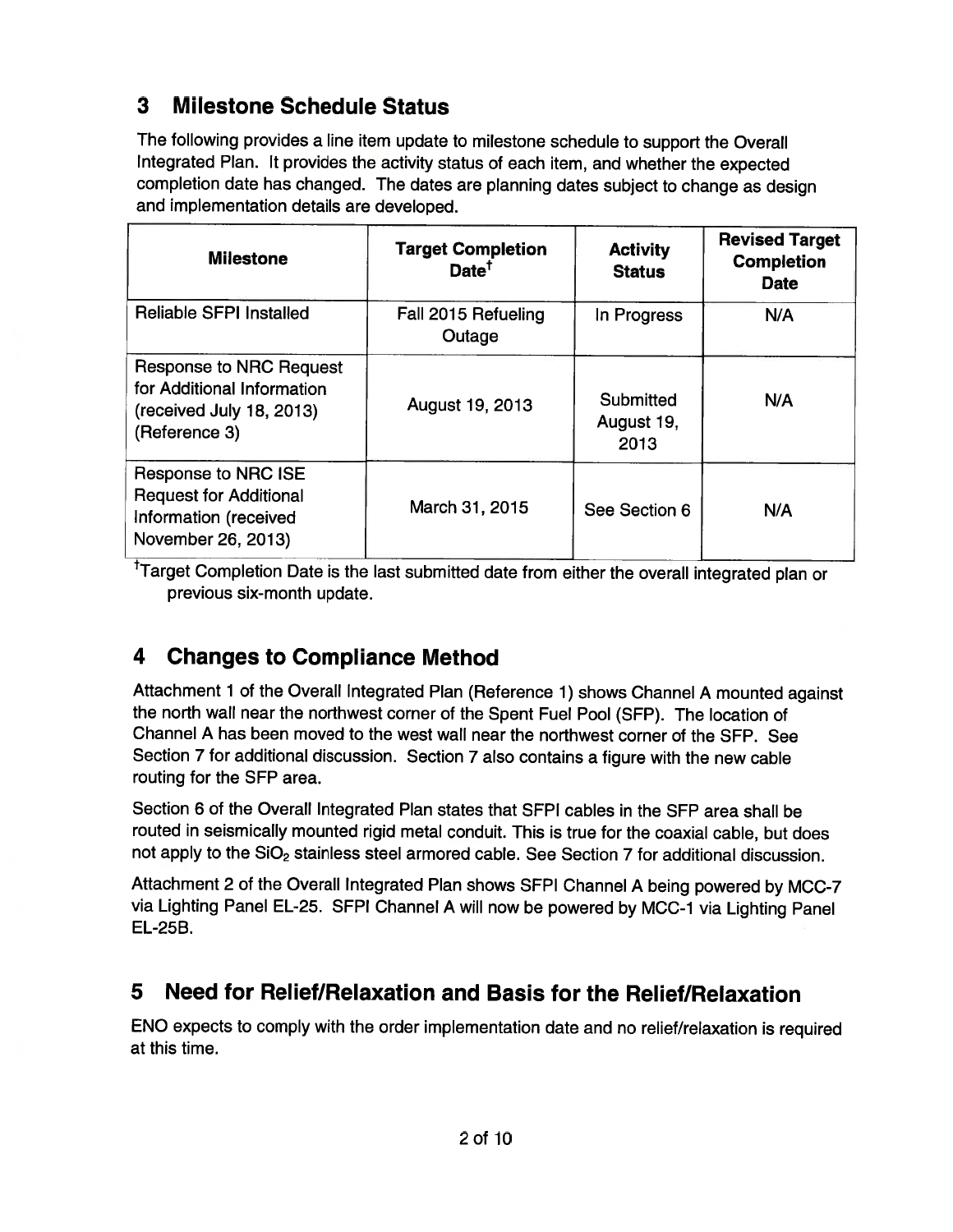## <sup>6</sup> Open Items from Overall Integrated Plan and Interim Staff **6 Open Items from** Overall Integrated **Plan and Interim Staff**  Evaluation **Evaluation**

As discussed in Section 2, ENO has received an Interim Staff Evaluation for PNP that As discussed in Section 2, ENO has received an Interim Staff Evaluation for PNP that includes <sup>18</sup> RAIs. Responses to the RAIs are due by March 31, 2015, and are discussed in includes 18 RAls. Responses to the RAls are due by March 31,2015, and are discussed in Section <sup>9</sup> of this six-month status report. The following table provides <sup>a</sup> status of the RAIs Section 9 of this six-month status report. The following table provides a status of the RAls documented in the Interim Staff Evaluation. documented in the Interim Staff Evaluation.

| RAI#           | <b>Response Status</b> |
|----------------|------------------------|
| 1              | In Progress            |
| $\overline{2}$ | In Progress            |
| 3              | In Progress            |
| 4              | In Progress            |
| 5              | In Progress            |
| 6              | In Progress            |
| 7              | In Progress            |
| 8              | In Progress            |
| 9              | In Progress            |
| 10             | In Progress            |
| 11             | In Progress            |
| 12             | In Progress            |
| 13             | In Progress            |
| 14             | In Progress            |
| 15             | In Progress            |
| 16             | In Progress            |
| 17             | In Progress            |
| 18             | In Progress            |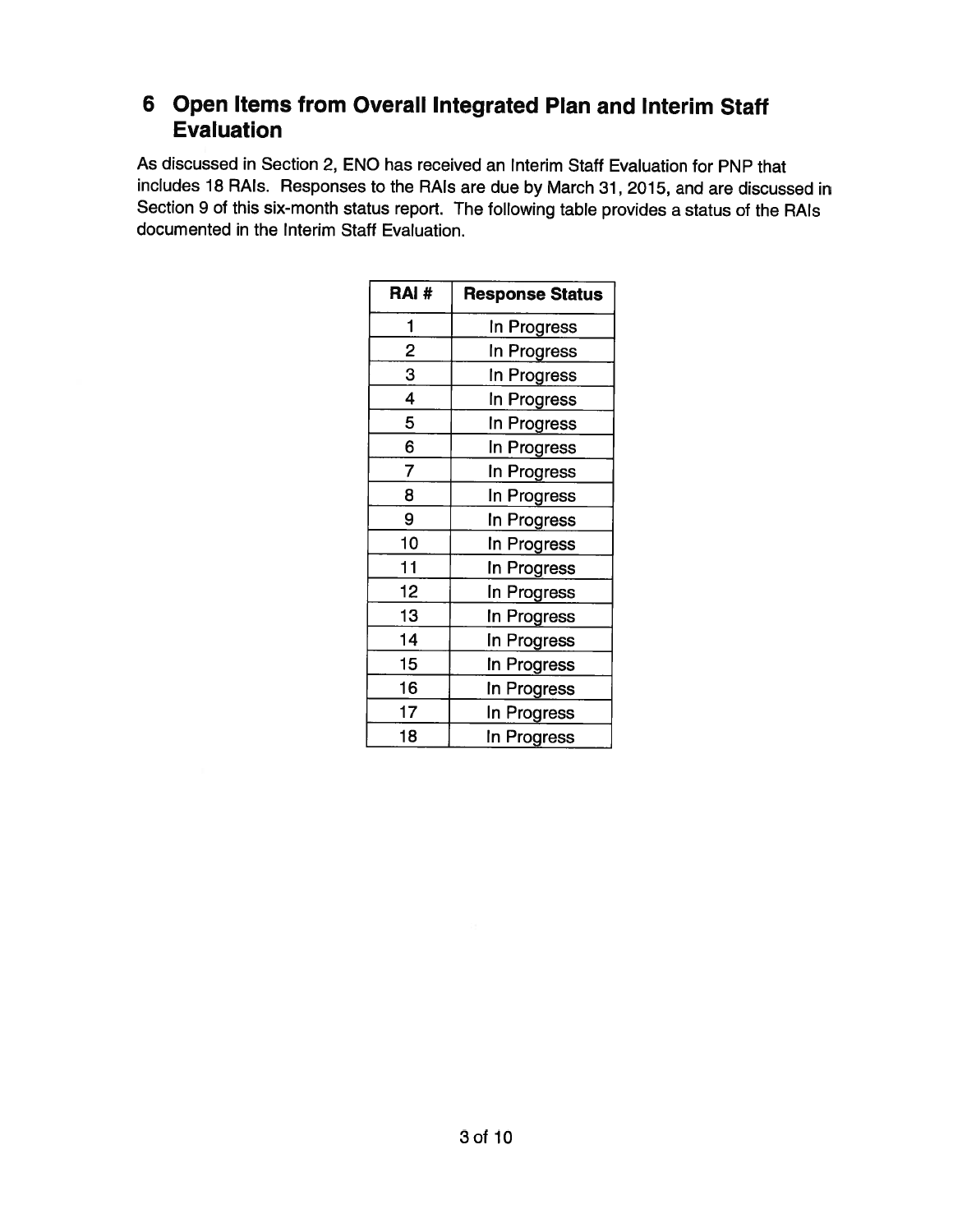## <sup>7</sup> Potential Interim Staff Evaluation Impacts **7** Potential Interim **Staff Evaluation Impacts**

Section 3.4 of the Interim Staff Evaluation discusses the arrangement of the SFPI channels Section 3.4 of the Interim Staff Evaluation discusses the arrangement of the SFPI channels and references the sketch in Attachment <sup>1</sup> of the Overall Integrated Plan. As discussed in and references the sketch in Attachment 1 of the Overall Integrated Plan. As discussed in Section 4, the location of the Channel A level instrument has been moved to the west SEP Section 4, the location of the Channel A level instrument has been moved to the west SFP waIl, within 12" of the northwest SEP corner. The updated sketch of the SFPI arrangement wall, within 12" of the northwest SFP corner. The updated sketch of the SFPI arrangement showing the new cable routing is provided below in Figure 1. showing the new cable routing is provided below in Figure 1.



Figure 1: SEP Area Plan View Figure 1: SFP Area Plan View

Section 3.4 of the Interim Staff Evaluation also refers to a statement that declares cables in Section 3.4 of the Interim Staff Evaluation also refers to a statement that declares cables in bection 5.4 of the interim Stati Evaluation also refers to a statement that declares cables in<br>the SFP area will be routed in seismically mounted rigid metal conduit. It should be noted that<br>this statement does not apply t the SFP area will be routed in seismically mounted rigid metal conduit. It should be noted<br>this statement does not apply to the first 20 ft. of cable run, which is comprised of SiO<sub>2</sub><br>stainless steel armored cable. The SiO coaxial cable, at which point the coaxial cable will be installed in seismically mounted rigid coaxial cable, at which point the coaxial cable will be installed in seismically mounted rigid metal conduit for the remainder of the run in the SEP area. This cable installation is metal conduit for the remainder of the run in the SFP area. This cable installation is applicable to both Channel A and Channel B. applicable to both Channel A and Channel B. the SFP area will be routed in seismically mounted rigid metal conduit. It should be noted that this statement does not apply to the first 20 ft. of cable run, which is comprised of SiO $_{\rm 2}$ stainless steel armored cable. The  $SiO<sub>2</sub>$  stainless steel armored cable then transitions to

There are no additional potential impacts to the Interim Staff Evaluation identified at this time There are no additional potential impacts to the Interim Staff Evaluation identified at this time except for those identified in Section 6. except for those identified in Section 6.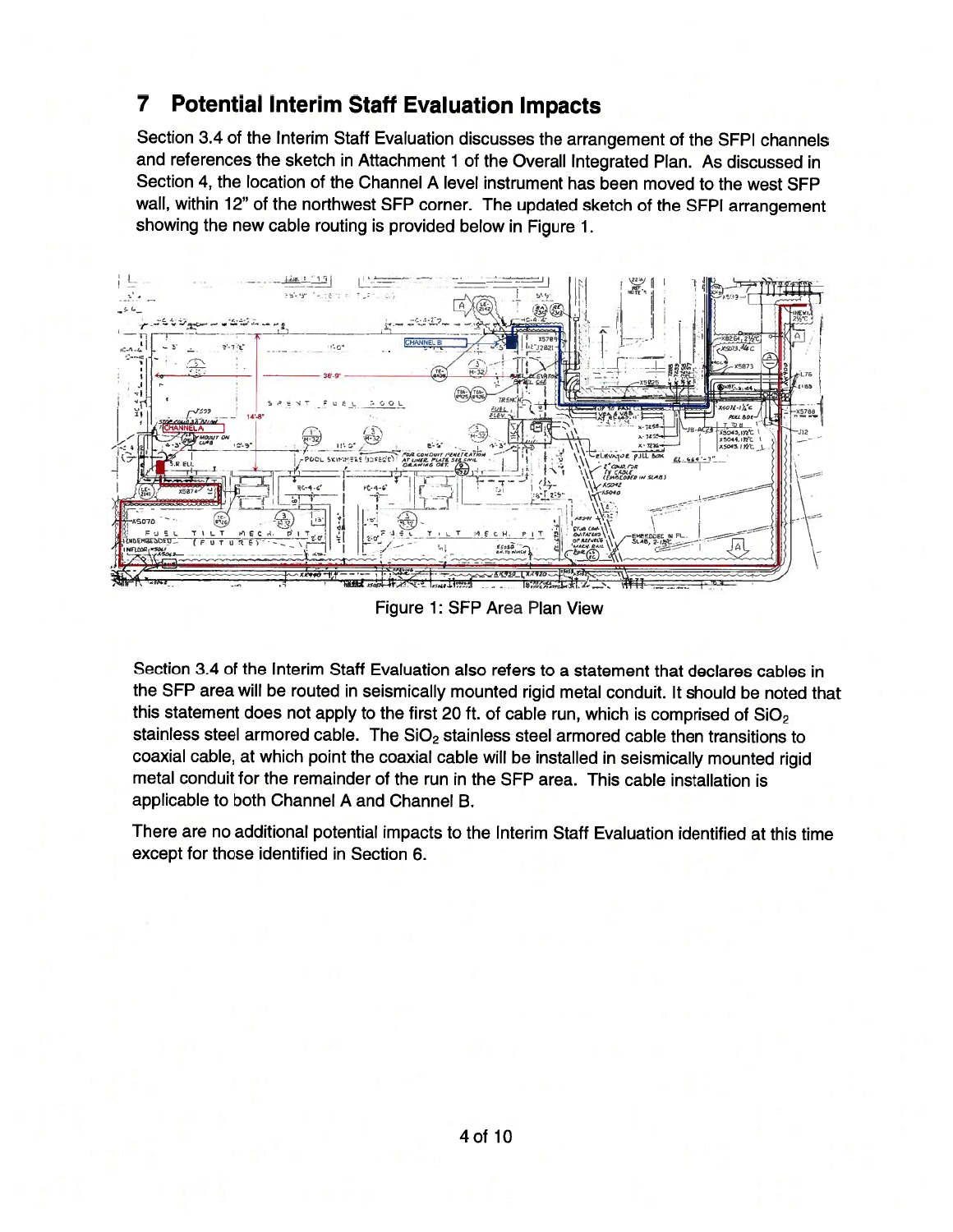# 8 References **8 References**

The following references support the updates to the overall integrated <sup>p</sup>lan described in this The following references support the updates to the overall integrated plan described in this attachment. attachment.

- 1. ENO letter to NRC, PNP 2013-009, Overall Integrated Plan in Response to March 12, 1. ENO letter to NRC, PNP 2013-009, Overall Integrated Plan in Response to March 12, <sup>2012</sup> Commission Order Modifying License With Regard to Reliable Spent Fuel Pool 2012 Commission Order Modifying License With Regard to Reliable Spent Fuel Pool Instrumentation (Order Number EA- 12-051), dated February 28, <sup>2013</sup> (ADAMS Instrumentation (Order Number EA-12-051), dated February 28,2013 (ADAMS Accession No. ML1 3060A360) Accession No. ML 13060A360)
- 2. NRC Order Number EA-12-051, Order To Modify Licenses With Regard To Reliable 2. NRC Order Number EA-12-051, Order To Modify Licenses With Regard To Reliable Spent Fuel Pool Instrumentation, dated March 12, 2012 (ADAMS Accession No. Spent Fuel Pool Instrumentation, dated March 12,2012 (ADAMS Accession No. ML1 2054A682) ML 12054A682)
- 3. NRC email to ENO, Palisades Nuclear Plant Requests for Additional Information 3. NRC email to ENO, Palisades Nuclear Plant Requests for Additional Information Regarding Overall Integrated Plan for Rellable Spent Fuel Pool Instrumentation (TAC Regarding Overall Integrated Plan for Reliable Spent Fuel Pool Instrumentation (TAC MFO769), dated July 18, <sup>2013</sup> (ADAMS Accession No. ML13200A328) MF0769), dated July 18, 2013 (ADAMS Accession No. ML 13200A328)
- 4. NRC letter to ENO, Palisades Interim Staff Evaluation and Request for Additional Information Regarding the Overall Integrated Plan for Implementation of Order EA- 12- Information Regarding the Overall Integrated Plan for Implementation of Order EA-12- 051, Reliable Spent Fuel Pool Instrumentation (TAC NO. MF0769), dated November 26, 051, Reliable Spent Fuel Pool Instrumentation (TAC NO. MF0769), dated November 26, 2013 (ADAMS Accession No. ML1 331 2A423) 2013 (ADAMS Accession No. ML 13312A423)
- 5. Summaiy of the November26, 2013, Publlc Meeting to Discuss Industry Responses to 5. Summary of the November 26, 2013, Public Meeting to Discuss Industry Responses to Staff Interim Evaluations for Spent Fuel Pool Instrumentation, dated December 26, Staff Interim Evaluations for Spent Fuel Pool Instrumentation, dated December 26, 2013 (ML1 3347B030). 2013 (ML 133478030).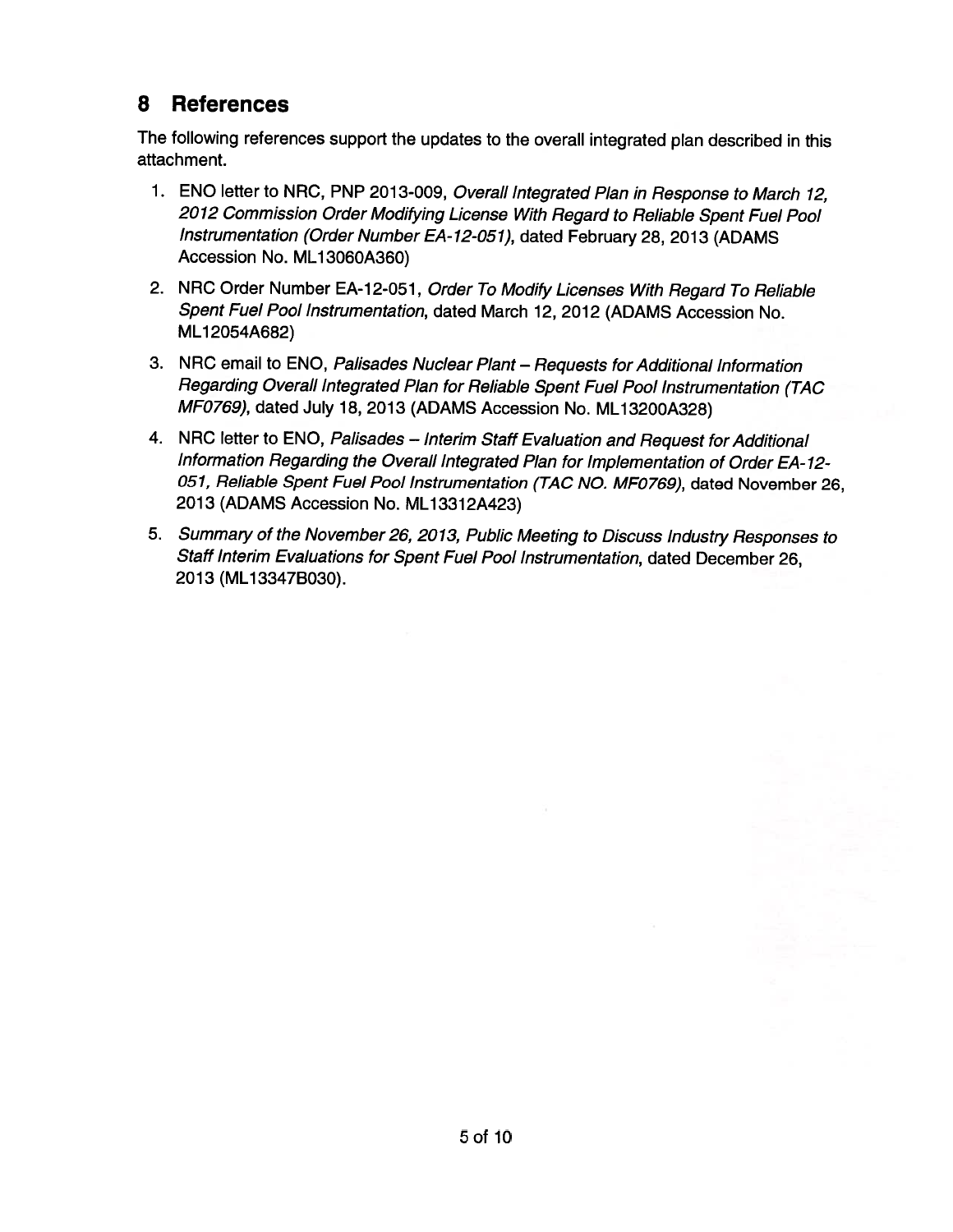## <sup>9</sup> Responses to the Interim Staff Evaluation Requests for **9 Responses to the Interim Staff Evaluation Requests for**  Additional Information **Additional Information**

## RAI #1 **RAI#1**

Given the potential for varied dose rates from other materials stored in the SFP, <sup>p</sup>lease Given the potential for varied dose rates from other materials stored in the SFP, please describe how level <sup>2</sup> will be adjusted to other than the elevation provided in section <sup>2</sup> above. describe how level 2 will be adjusted to other than the elevation provided in section 2 above.

### ENO Response: **ENO Response:**

This response will be provided in <sup>a</sup> future update. This response will be provided in a future update.

### RAI #2 **RAI#2**

Please provide the analyses verifying the seismic capability of the level probes, the mounting Please provide the analyses verifying the seismic capability of the level probes, the mounting brackets, and the electronics units, and provide the results of the analysis of the combined brackets, and the electronics units, and provide the results of the analysis of the combined maximum seismic and hydrodynamic forces on the cantilevered portion of the assembly maximum seismic and hydrodynamic forces on the cantilevered portion of the assembly exposed to the potential sloshing effects. Show that the SFP instrument design configuration exposed to the potential sloshing effects. Show that the SFP instrument design configuration will be maintained during and following the maximum seismic ground motion considered in will be maintained during and following the maximum seismic ground motion considered in the design of the SFP structure. the design of the SFP structure.

#### ENO Response: **ENO Response:**

This response will be provided in <sup>a</sup> future update. This response will be provided in a future update.

## RAI#3 **RAI#3**

For each of the mounting attachments required to attach SFP Level equipment to <sup>p</sup>lant For each of the mounting attachments required to attach SFP Level equipment to plant structures, <sup>p</sup>lease describe the design inputs, and the methodology that will be used to structures, please describe the design inputs, and the methodology that will be used to qualify the structural integrity of the affected structures/equipment. qualify the structural integrity of the affected structures/equipment.

#### ENO Response: **ENO Response:**

This response will be provided in <sup>a</sup> future update. This response will be provided in a future update.

## RAI #4 **RAI#4**

Please address how other hardware stored in the SFP will not create adverse interaction with Please address how other hardware stored in the SFP will not create adverse interaction with the fixed instrument location(s). the fixed instrument location(s).

#### ENO Response: **ENO Response:**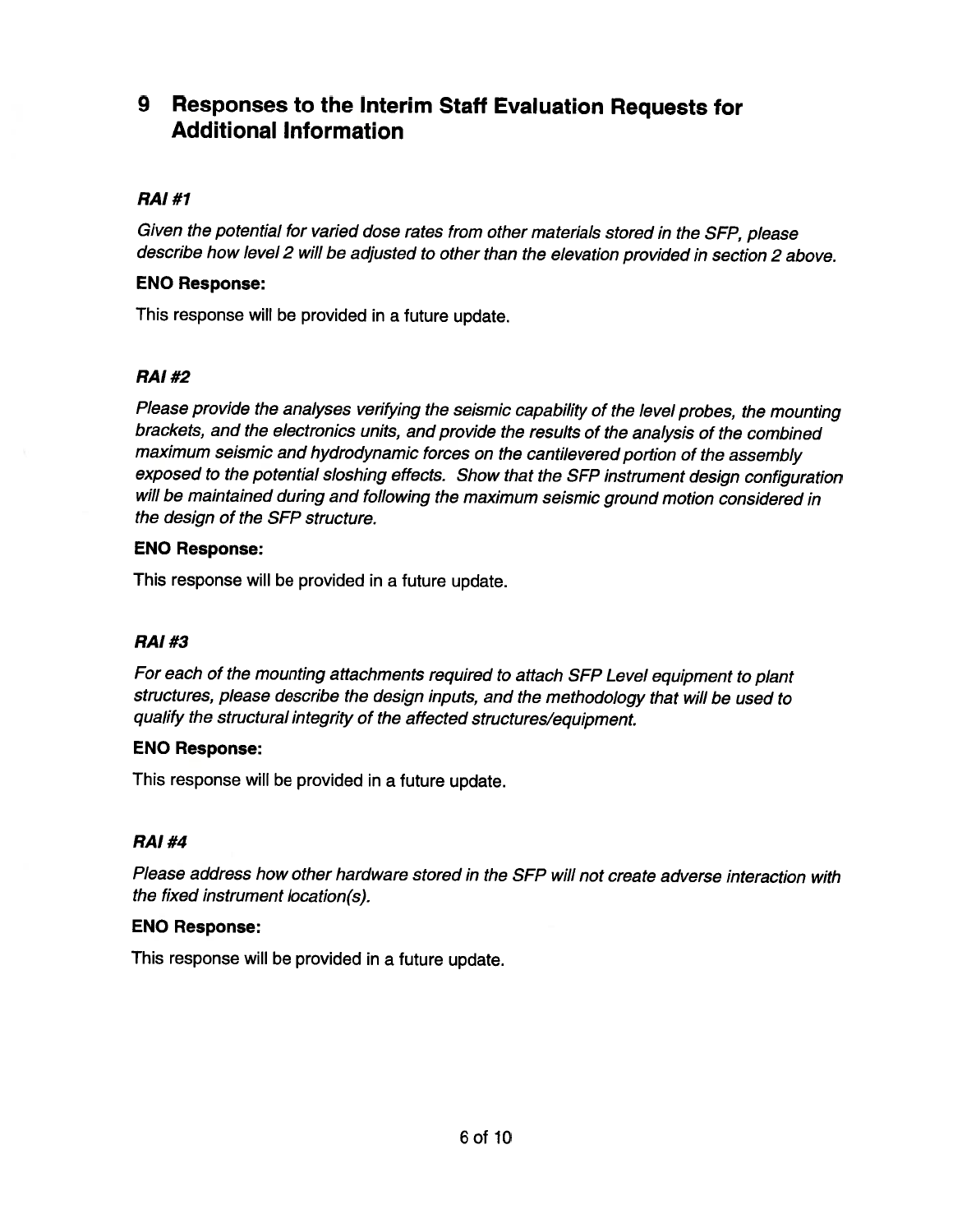## RAI #5 **RAI#5**

Please provide analysis of the maximum expected radiological conditions (dose rate and total Please provide analysis of the maximum expected radiological conditions (dose rate and total integrated dose) to which the sensor electronics will be exposed. Also, <sup>p</sup>lease provide integrated dose) to which the sensor electronics will be exposed. Also, please provide documentation indicating the radiological dosage the electronics for this equipment are documentation indicating the radiological dosage the electronics for this equipment are capable of withstanding. Please discuss the time period over which the analyzed total capable of withstanding. Please discuss the time period over which the analyzed total integrated dose is evaluated to be applied. integrated dose is evaluated to be applied.

#### ENO Response: **ENO Response:**

This response will be provided in <sup>a</sup> future update. This response will be provided in a future update.

## RAI #6 **RAI#6**

Please provide information indicating the maximum expected ambient temperature in the Please provide information indicating the maximum expected ambient temperature in the room in which the sensor electronics will be located under BDB conditions with no ac power available to run Heating Ventilation and Air Conditioning (HVAC) systems, and whether the available to run Heating Ventilation and Air Conditioning (HVAC) systems, and whether the sensor electronics are capable of continuously performing required functions under this sensor electronics are capable of continuously performing required functions under this expected temperature condition. expected temperature condition.

### ENO Response: **ENO Response:**

This response will be provided in <sup>a</sup> future update. This response will be provided in a future update.

## RAI #7 **RAI#7**

Please provide information indicating the maximum expected relative humidity in the room in Please provide information indicating the maximum expected relative humidity in the room in which the sensor electronics will be located under BDB conditions, with no ac power available which the sensor electronics will be located under BOB conditions, with no ac power available to run HVAC systems, and whether the sensor electronics are capable of continuously to run HVAC systems, and whether the sensor electronics are capable of continuously performing required functions under this expected humidity condition. performing required functions under this expected humidity condition.

## ENO Response: **ENO Response:**

The response will be provided in <sup>a</sup> future update. The response will be provided in a future update.

## RAI #8 **RAI#8**

Please provide <sup>a</sup> description of the specific method or combination of methods that will be Please provide a description of the specific method or combination of methods that will be used to demonstrate the reliability of the permanently installed equipment under BDB shock used to demonstrate the reliability of the permanently installed equipment under BDB shock and vibration conditions. Identify the specific commercial and/or military standards that will and vibration conditions. Identify the specific commercial andlor military standards that will be used to establish the testing requirements, and the specific acceleration levels and be used to establish the testing requirements, and the specific acceleration levels and frequencies that will be simulated. frequencies that will be simulated.

#### ENO Response: **ENO Response:**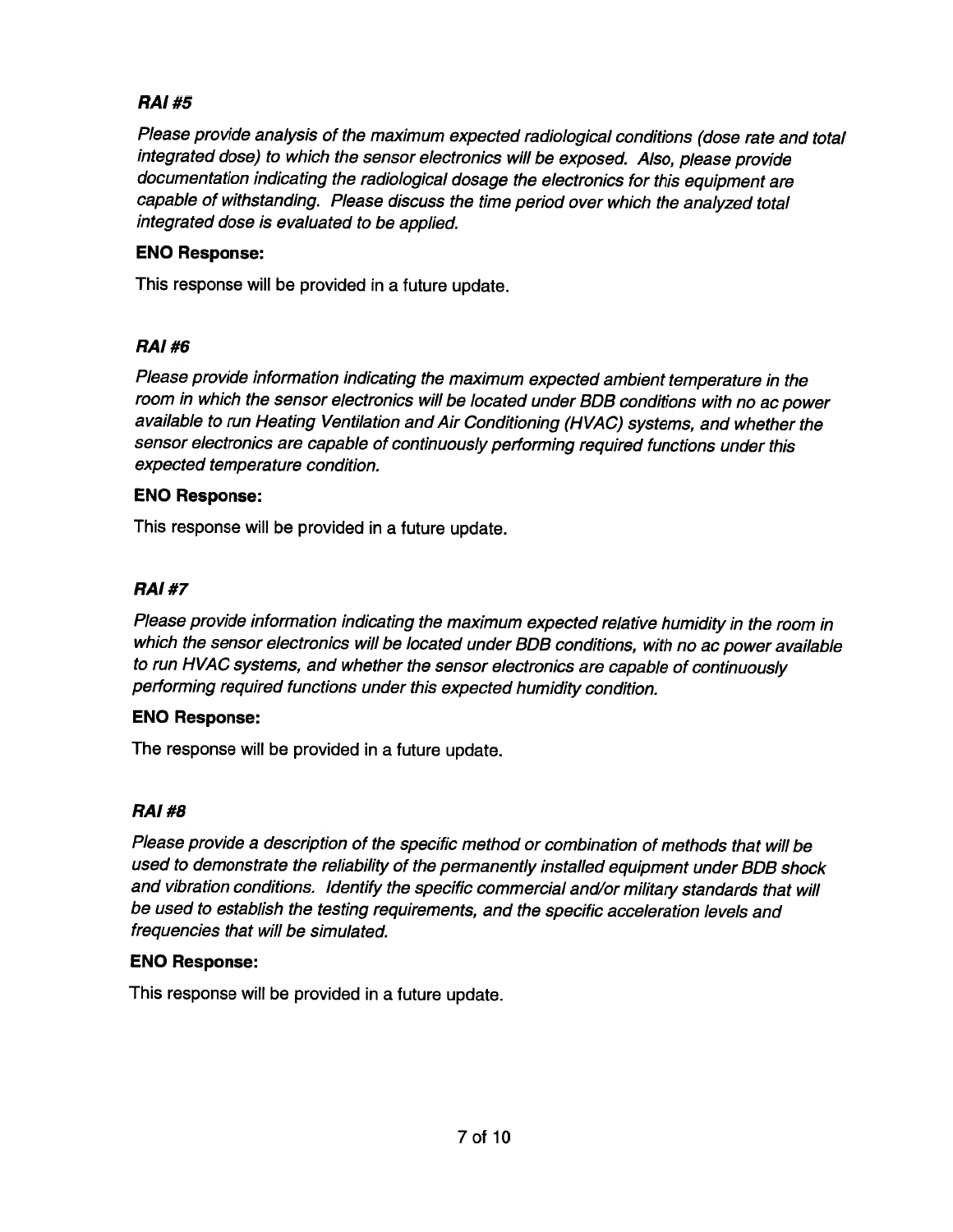## #9 #9

For RAI #8 above, <sup>p</sup>lease provide the results for the selected methods, tests and analyses For RAI #8 above, please provide the results for the selected methods, tests and analyses used to demonstrate the qualification and reliability of the installed equipment in accordance used to demonstrate the qualification and reliability of the installed equipment in accordance with the Order requirements. with the Order requirements.

#### ENO Response: **ENO Response:**

This response will be provided in <sup>a</sup> future update. This response will be provided in a future update.

### RAI#1O **RAI#10**

Please provide an evaluation of the vendor analysis and seismic testing results and show that Please provide an evaluation of the vendor analysis and seismic testing results and show that the instrument performance reliability, following exposure to simulated seismic conditions the instrument performance reliability, following exposure to simulated seismic conditions representative of the environment anticipated for the SFP structures at Palisades, has been representative of the environment anticipated for the SFP structures at Palisades, has been adequately demonstrated. adequately demonstrated.

#### ENO Response: **ENO Response:**

This response will be provided in <sup>a</sup> future update. This response will be provided in a future update.

### RAI #11 **RAI#11**

Please provide the NRC staff with the final configuration of the power supply source for each Please provide the NRC staff with the final configuration of the power supply source for each channel so the staff may conclude the two channels are independent from <sup>a</sup> power supply channel so the staff may conclude the two channels are independent from a power supply assignment perspective. assignment perspective.

#### ENO Response: **ENO Response:**

This response will be provided in <sup>a</sup> future update. This response will be provided in a future update.

#### RAI #12 **RAI#12**

Please provide the results of the calculation depicting the battery backup duty cycle Please provide the results of the calculation depicting the battery backup duty cycle requirements demonstrating battery capacity is sufficient to maintain the level indication requirements demonstrating battery capacity is sufficient to maintain the level indication function until offsite resource availability is reasonably assured. function until offsite resource availability is reasonably assured.

#### ENO Response: **ENO Response:**

This response will be provided in <sup>a</sup> future update. This response will be provided in a future update.

#### RAI#13 **RAJ #13**

Please, provide an analysis verifying the proposed instrument performance is consistent with Please, provide an analysis verifying the proposed instrument performance is consistent with these estimated accuracy normal and BDB values. Please demonstrate the channels will these estimated accuracy normal and BOB values. Please demonstrate the channels will retain these accuracy performance values following <sup>a</sup> loss of power and subsequent retain these accuracy performance values following a loss of power and subsequent restoration of power. restoration of power.

#### ENO Response: **ENO Response:**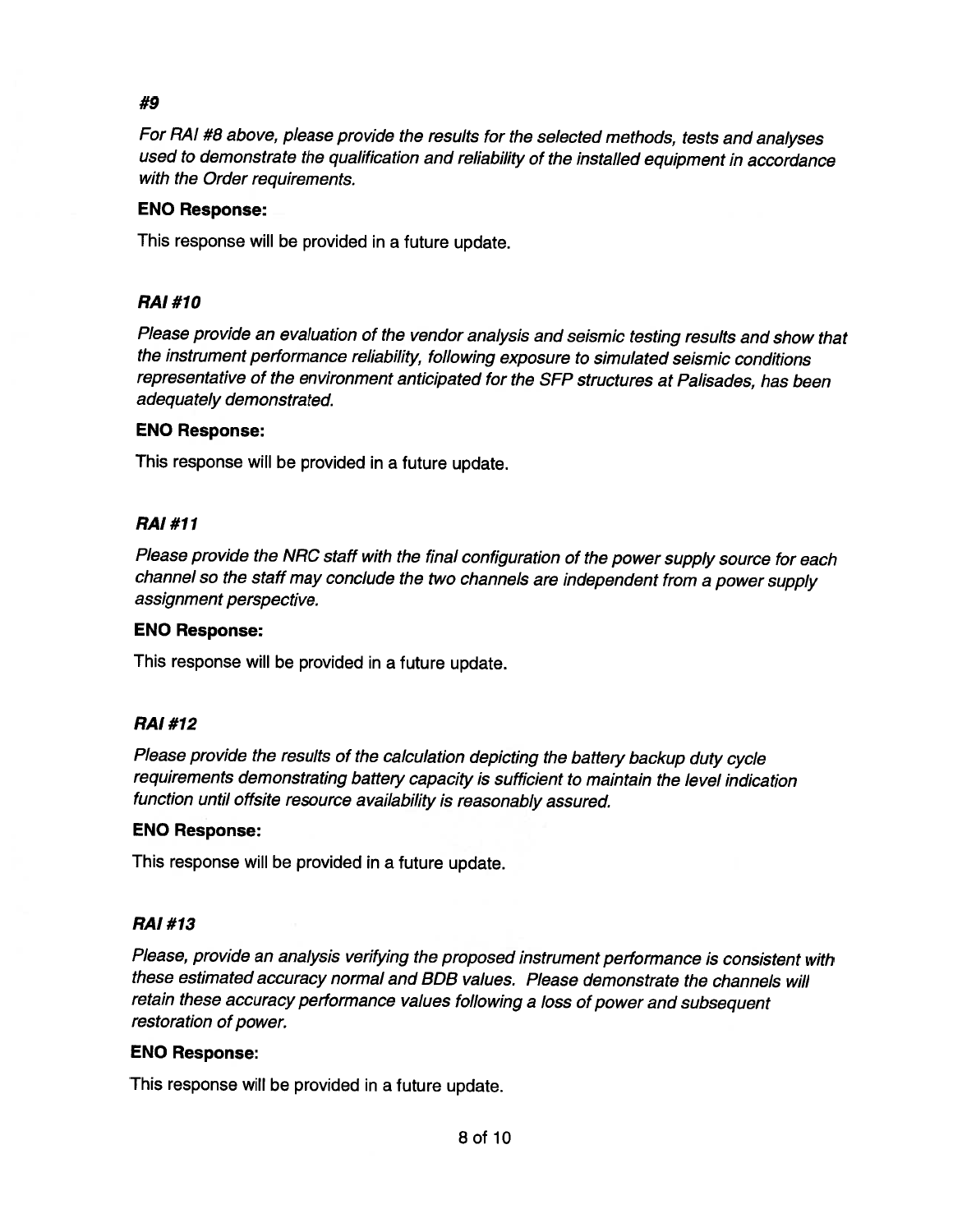### RAI #14 **RAI #14**

Please provide a description of the methodology that will be used for determining the maximum allowed deviation from the instrument channel design accuracy to be employed maximum allowed deviation from the instrument channel design accuracy to be employed under normal operating conditions as an acceptance criterion for <sup>a</sup> calibration procedure to under normal operating conditions as an acceptance criterion for a calibration procedure to alert operators and technicians of the need for adjustment to within normal design accuracy. alert operators and technicians of the need for adjustment to within normal design accuracy.

#### ENO Response: **ENO Response:**

This response will be provided in <sup>a</sup> future update. This response will be provided in a future update.

### RAI #15 **RAI #15**

Please provide a description of the in-situ calibration process at the SFP location that will result in the channel calibration being maintained at its design accuracy. result in the channel calibration being maintained at its design accuracy.

#### ENO Response: **ENO Response:**

This response will be provided in <sup>a</sup> future update. This response will be provided in a future update.

## RAI#16 **RAI#16**

For the SFP level instrumentation backup display located in the radwaste control panel room, For the SFP level instrumentation backup display located in the radwaste control panel room, <sup>p</sup>lease describe the evaluation used to validate the display location can be accessed without please describe the evaluation used to validate the display location can be accessed without unreasonable delay following <sup>a</sup> BDB event. Include the time available for personnel to unreasonable delay following a BOB event. Include the time available for personnel to access the display as credited in the evaluation, as well as the actual time (e.g., based on access the display as credited in the evaluation, as well as the actual time (e.g., based on walk-throughs) that it will take for personnel to access the backup display. Additionally, walk-throughs) that it will take for personnel to access the backup display. Additionally, <sup>p</sup>lease include <sup>a</sup> description of the radiological and environmental conditions on the paths please include a description of the radiological and environmental conditions on the paths personnel might take. Describe whether the display location remains habitable for personnel might take. Describe whether the display location remains habitable for radiological, heat and humidity, and other environmental conditions following <sup>a</sup> BDB event. radiological, heat and humidity, and other environmental conditions following a BOB event. Describe whether personnel are continuously stationed at the backup display or monitor the Describe whether personnel are continuously stationed at the backup display or monitor the display periodically. display periodically.

#### ENO Response: **ENO Response:**

This response will be provided in <sup>a</sup> future update. This response will be provided in a future update.

## RAI#17 **RAI#17**

Please provide <sup>a</sup> list of the procedures addressing operation (both normal and abnormal Please provide a list of the procedures addressing operation (both normal and abnormal response), calibration, test, maintenance, and inspection that will be developed for use of the response), calibration, test, maintenance, and inspection that will be developed for use of the SFP instrumentation. The licensee is requested to include a brief description of the specific technical objectives to be achieved within each procedure. technical objectives to be achieved within each procedure.

#### ENO Response: **ENO Response:**